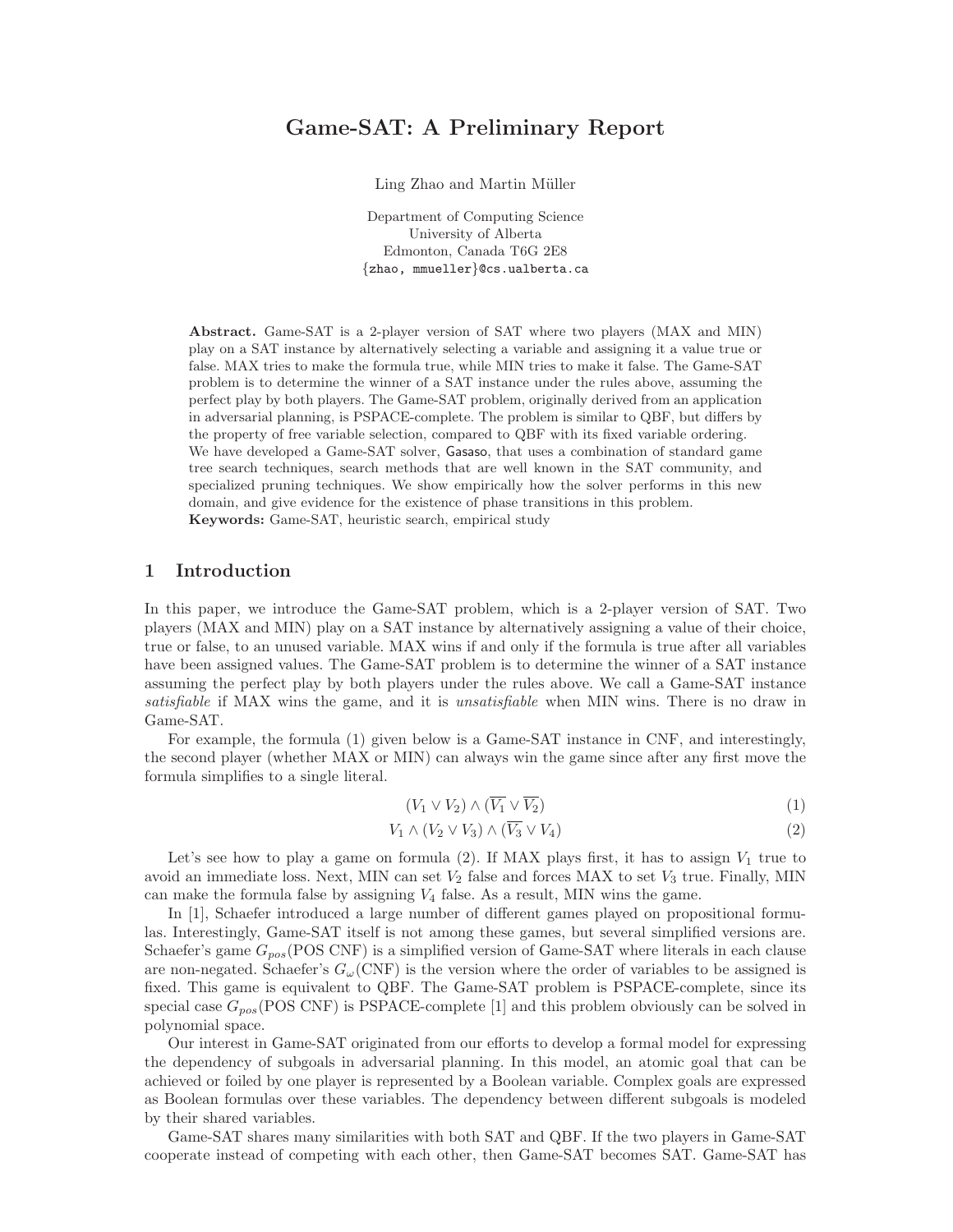the same complexity as QBF, since they can be reduced to each other in polynomial time. Besides, many methods used in SAT or QBF solvers can be applied to Game-SAT.

Game-SAT also has its distinct characteristics. Compared to QBF, Game-SAT provides free choice among all unassigned variables. This property leads to a much larger branching factor compared to QBF, at least in a brute-force search. We have not found any methods to convert between QBF and Game-SAT without introducing an enormous blow-up of the number of variables and clauses. This seems to indicate that Game-SAT can be a useful simple domain to which other problems can be reduced. Game-SAT is also a perfect-information two-player game, so search algorithms that have been successful in games research can be applied to this problem.

We employed both heuristic search algorithms and standard approaches effective in solving QBF or SAT problems, and incorporated them into Gasaso, a Game-SAT solver.

The remaining sections are organized as follows: Section 2 gives details about solving methods for Game-SAT. Section 3 contains experimental results regarding the improvements from those methods, and gives empirical evidence for the existence of phase transitions in Game-SAT. Finally, Section 4 contains conclusions and future work.

# 2 A Game-SAT Solver

Gasaso is a Game-SAT solver we built to experiment with different solving techniques. Gasaso is based on traditional minimax search, and incorporates many search enhancements that have been successfully applied in game-playing programs, SAT and QBF solvers. Gasaso is a complete Game-SAT solver - it can solve any given instance given enough time and resources.

We used randomly generated CNF formulas as our test cases. More information about the random instance generator is given in Section 3.1. Since any Game-SAT instance represented as CNF can be transformed to another Game-SAT instance in DNF, without loss of generality, we assume all instances mentioned in this paper are in CNF. For brevity, we also assume that literals within a clause do not share variables.

In the following, we give details about those search techniques that have improved the performance of our solver significantly, as well as those that did not work and our explanations.

### 2.1 Move ordering

At each move a Game-SAT player has to choose a variable and its Boolean value. With  $n$  variables, the branching factor of a brute-force search is 2n. A good move ordering algorithm in Game-SAT leads to pruning large parts of the search tree, and helps to approach the minimal tree for solving the instance. However, there is a tradeoff between speed and pruning power.

In Game-SAT, a move is defined as assigning a literal the value true. The corresponding variable is set to true for a positive literal and to false for a negative literal. A simple frequency heuristic weighs moves using the following formulas, where  $Freq(l)$  is the number of occurrences of literal l in the instance. Moves are sorted and tried in descending order of their values.

MAX to play: Value(l) = 
$$
Freq(l) - Freq(\bar{l})
$$
  
MIN to play: Value(l) =  $Freq(\bar{l}) - Freq(l)$ 

The history heuristic, originally invented for Chess programs [2] is based on the observation that a move frequently leading to the best minimax score in different game states is likely to be a good move in other game states as well. Let  $HistFreq(l)$  be the number of times move l achieved the best minimax score for the current player. Moves are weighed according to the following formulas:

MAX to play: Value(l) = 
$$
\alpha * HistFreq(l) + Freq(l) - Freq(l)
$$
  
MIN to play: Value(l) =  $\alpha * HistFreq(l) + Freq(\bar{l}) - Freq(l)$ 

The history heuristic performs best when used together with frequency heuristic. In the formula,  $\alpha$  is a large constant ( $\alpha = 256$  in our experiments) such that at the beginning, the solver mainly uses the frequency heuristic for move ordering. As the history of moves accumulates, the history heuristic quickly becomes the dominating factor.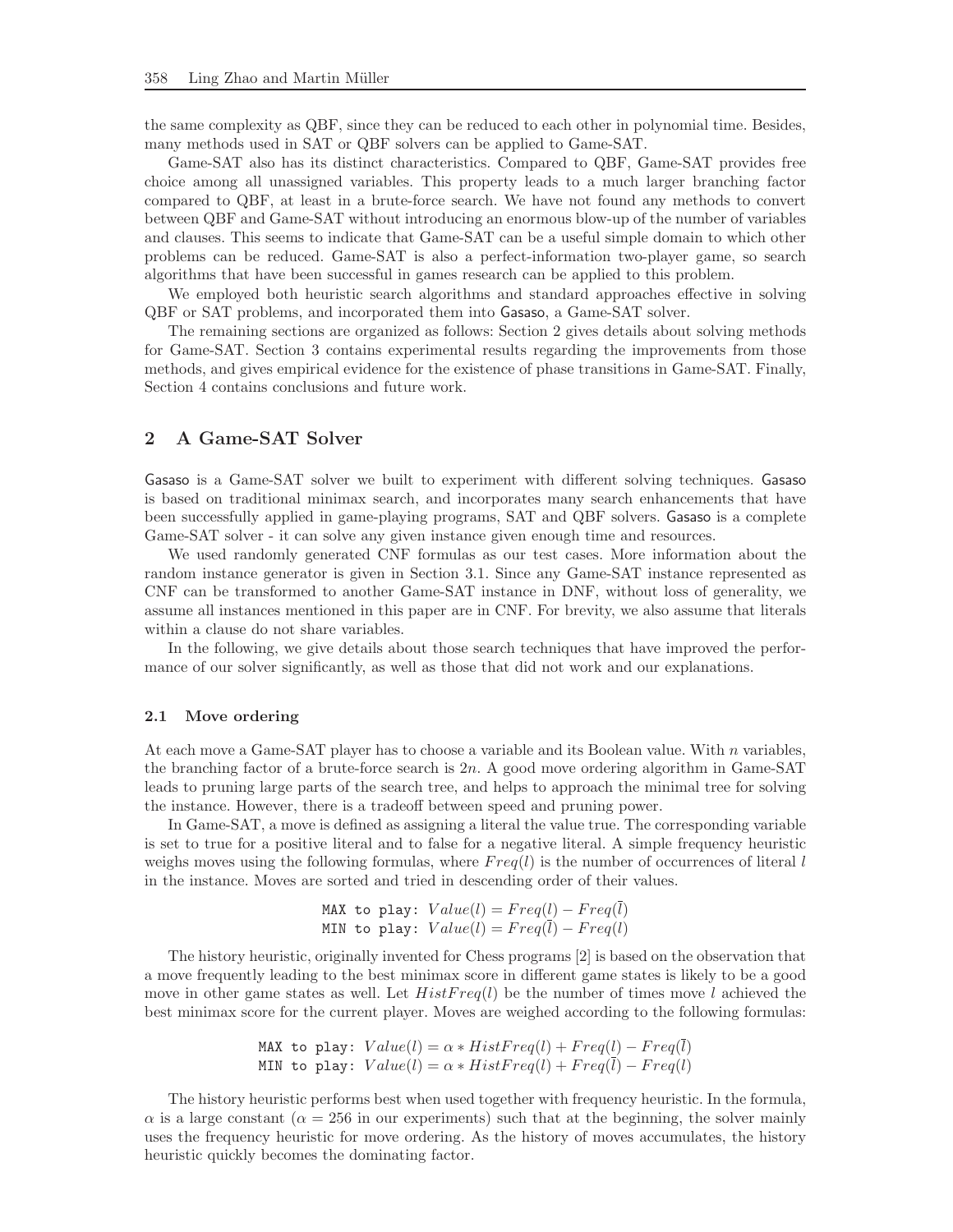# 2.2 Transposition table

Since in Game-SAT the order of variable selection is not fixed, the same partially assigned formula (corresponding to a search state) can be reached through different move sequences during the search. For example, a sequence of moves  $(V_1, \overline{V_2}, V_3)$  is equivalent to  $(V_3, V_1, \overline{V_2})$ . As a result, it is useful to determine these transpositions and to retrieve the previous result from a cache to avoid redundant computation.

# 2.3 Unit propagation

Unit propagation is a crucial enhancement in SAT solvers, and this technique is also applicable to Game-SAT. If an instance contains a single-literal clause  $L_1 \wedge (\dots)$  and it is MAX to play, MAX is forced to assign  $L_1$  true to avoid an immediate loss. If MIN has a big advantage and the move ordering is good, MIN may be able to follow up with similar forcing moves, a chain of unit propagations leading to a quick proof of a win for MIN.

# 2.4 Static evaluation

Static evaluation determines the result of a partially assigned instance without search. Gasaso uses the following static rules:

- 1. Single-literal clause for MIN: MIN to play wins if an instance contains a single-literal clause.
- 2. Double single-literal clause: MIN wins if an instance has two single-literal clauses that share no variables. Note this case is also covered by a combination of the previous rule and unit propagation.
- 3. Single-clause instance: if an instance contains only one clause, then its result can be determined by simply checking the size of the clause. This rule does not contribute any speedup as it only reduces the search depth by 1 and prunes an insignificant portion of the search space.

### 2.5 Instance simplification

Instances can be simplified by removing clauses that will not influence the game result. For example, a clause can be removed if one of its literals is assigned true.

Another important simplification rule concerns *singleton* variables that occur only once in an instance. Any clause containing two singleton variables can be safely removed from the instance, since MAX can always make the clause true even as the second player, without changing the state of the rest of the instance.

# 2.6 Move reduction

Instance simplification may result in unassigned variables that no longer occur in the instance, and we call them *unused* variables. Unlike SAT, such unused variables can actually change the game results. If the rest of an instance is a second-player-win, an unused variable to play changes the game into a first-player win. However, we do not need to generate all moves for unused variables, since they are only helpful for second-player-win scenarios. We used the following rules to reduce moves generated from these variables.

- 1. An even number of unused variables is equivalent to no unused variables in the instance, and no moves need to be generated from them.
- 2. An odd number of unused variables is equivalent to 1 unused variable in the instance. Since all moves generated from unused variables are equivalent, only one is generated.
- 3. The unused variable move always has the lowest priority.

Our final move reduction scheme is dominated move reduction. If the result of playing move B is at least as good as that of playing  $A$ , move  $A$  is dominated by move  $B$  and pruned. For example, if an variable only occurs in positive form, then for MAX, setting it true dominates setting it false. Similar rules are used for MIN to play, and for variables occurring only in negative forms.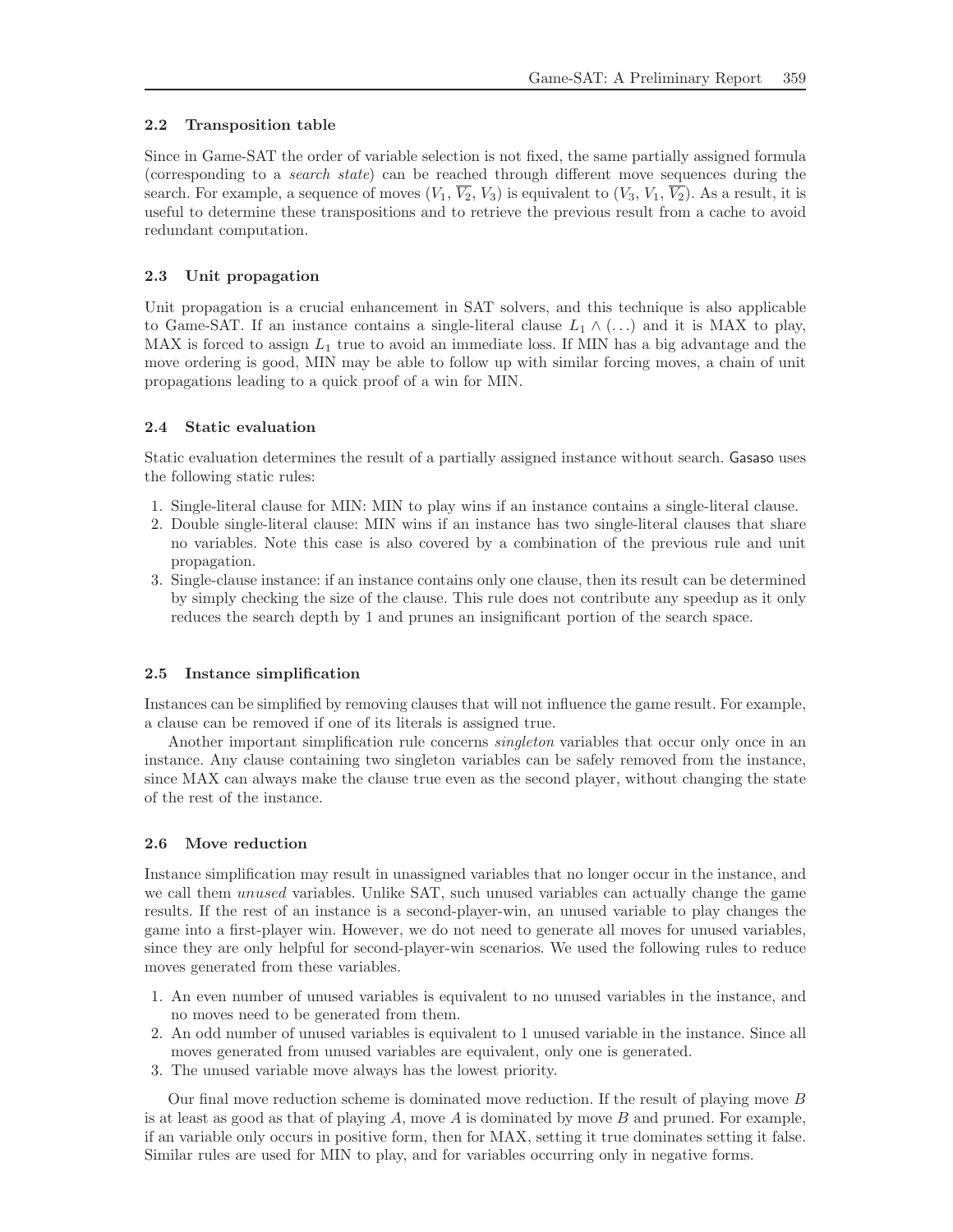#### 2.7 Iterative deepening

Although iterative-deepening [3] search is very successful in many game-playing programs, it fails miserably in Game-SAT compared to normal depth-first minimax search. We believe that our move ordering does well in guiding a depth-first search to quickly explore a small search tree to determine game results. The major disadvantage of iterative deepening is that it has to perform a complete search if the depth limit of an iteration is smaller than the minimum depth required to solve the instance. Thus, a huge number of nodes that need not be searched in the normal depth-first search may be explored in iterative-deepening search.

# 3 Experimental results and analysis

This section presents experimental results on randomly generated instances, which empirically measure the effectiveness of each search enhancement. We also show the existence of phase transitions in Game-SAT random instances.

#### 3.1 Setup of Experiments

We used the well-known fixed clause model to generate random Game-SAT instances. Each clause contains a fixed number of different variables, and each variable is negated with probability 1/2. No two clauses are identical, and each variable must occur at least once in the instance.

The solver Gasaso was written in  $C_{++}$ , compiled by  $g_{++}$  3.2.2. Experiments were conducted under Linux on a machine with a 1.6GHz Pentium-M CPU and 512M memory.

#### 3.2 Comparisons of search methods and enhancements

For the following 7 interesting search enhancements, we compare the performance difference to the full solver when each single enhancement is removed.

- 1. Frequency heuristic
- 2. History heuristic
- 3. Transposition table
- 4. Dominated move reduction
- 5. Unit propagation
- 6. Static evaluation
- 7. 2-singleton-literal clause removal

We used 1000 randomly generated instances as our test set, and experimented with both cases when MAX plays first and when MIN plays first. Each instance has 40 variables  $(n = 40)$ , 20 clauses  $(l = 20)$ , and each clause has 3 variables  $(h = 3)$ . For the experiments the cache size was set to 1 megabyte, and the number of nodes searched limited to 10,000,000 per instance.

The experimental results show that the 2-singleton-literal clause removal for instance simplification is crucial. It is not uncommon to see speedups of more than 1000 with this method. Without it, the solver could not solve any instance within the node limit of this experiment. Therefore, the results for disabling this method are not shown in the following tables.

In Tables 1 and 2, we show the number of unsolved instances, the total time used and the total number of nodes searched for the subset of instances solved by all 7 configurations for each case when MAX or MIN plays first. With the best configuration, our solver solves the 1000 instances in a total of about 14 seconds when MAX plays first. There are 917 satisfiable instances. 993 instances were solved by all configurations. When MIN plays first, it takes about 47 seconds to solve all instances, and there are 292 satisfiable instances. 997 instances were solved by all configurations. The search speed of our solver in the experiments was about 500,000 nodes per second.

From the tables, we can clearly see that after 2-singleton-literal clause removal, heuristics for move ordering are most effective, and the history heuristic is superior to the frequency heuristic. Static evaluation and transposition table contribute only small improvements in our experiments, although these methods were much more significant when incorporated into a bare-bone solver without any other enhancements. We also tried to increase the size of transposition table up to 128M on this test set, but it did not help much.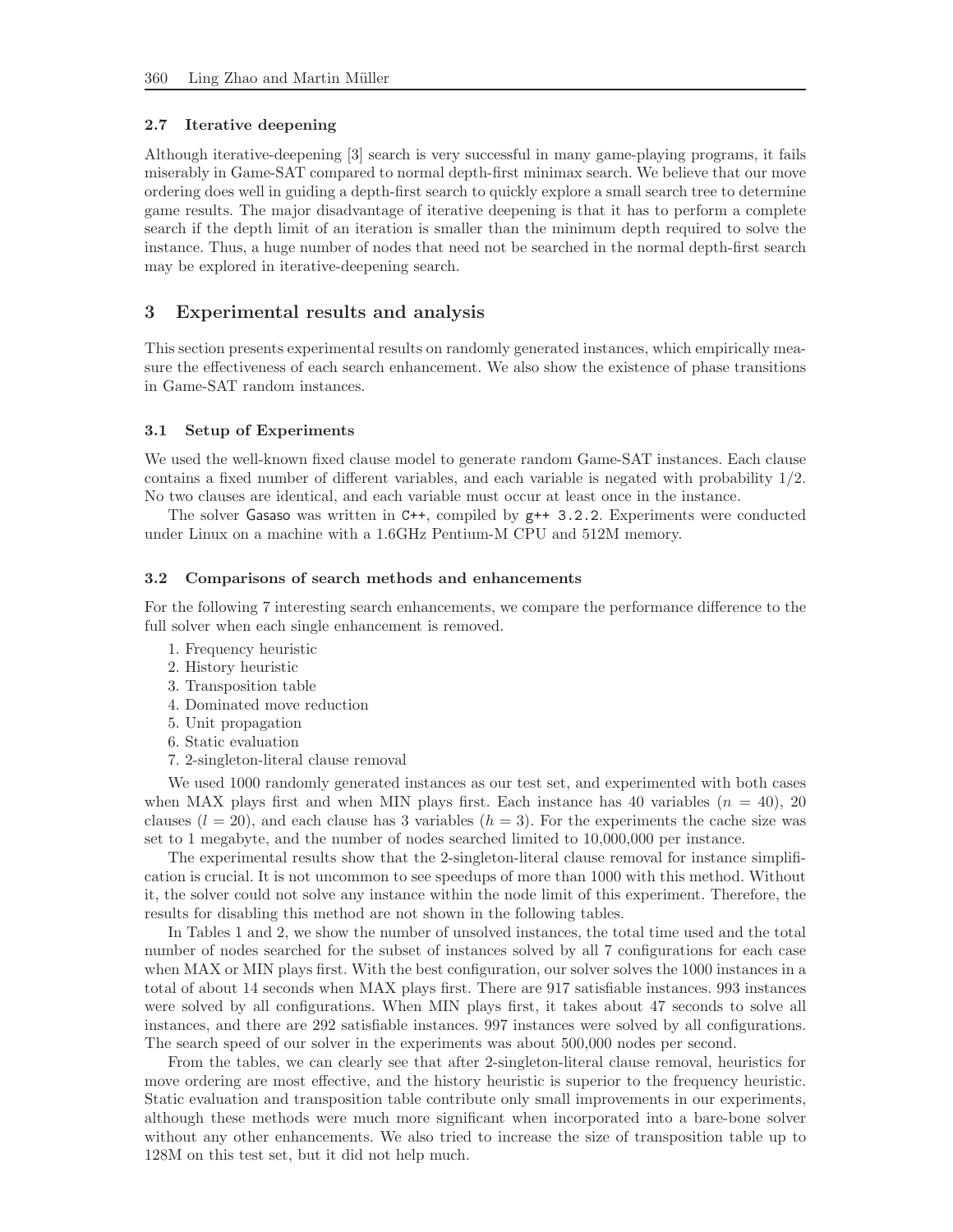| Method disabled     |   | $\#$ unsolved solving time (sec.) node count |          |
|---------------------|---|----------------------------------------------|----------|
| None                |   | 1.18                                         | 622710   |
| Cache               |   | 1.36                                         | 733058   |
| Static evaluation   |   | 1.51                                         | 810889   |
| Unit propagation    |   | 2.01                                         | 1118581  |
| Dominated move      |   | 9.80                                         | 4996560  |
| Frequency heuristic |   | 11.34                                        | 5607285  |
| History heuristic   | 3 | 20.41                                        | 10241900 |

Table 1. Performance of each method when MAX plays first  $(1000 \text{ random instances}, n = 40, l = 20, h = 3)$ 

| Method disabled     |   | $\#$ unsolved solving time (sec.) node count |           |
|---------------------|---|----------------------------------------------|-----------|
| None                |   | 15.18                                        | 7616448   |
| Cache               |   | 17.33                                        | 8984572   |
| Static evaluation   |   | 19.47                                        | 10508572  |
| Unit propagation    |   | 29.91                                        | 16483991  |
| Dominated move      | 2 | 77.80                                        | 37374162  |
| Frequency heuristic |   | 138.35                                       | 68793868  |
| History heuristic   |   | 426.06                                       | 100371607 |

Table 2. Performance of each method when MIN plays first  $(1000 \text{ random instances}, n = 40, l = 20, h = 3)$